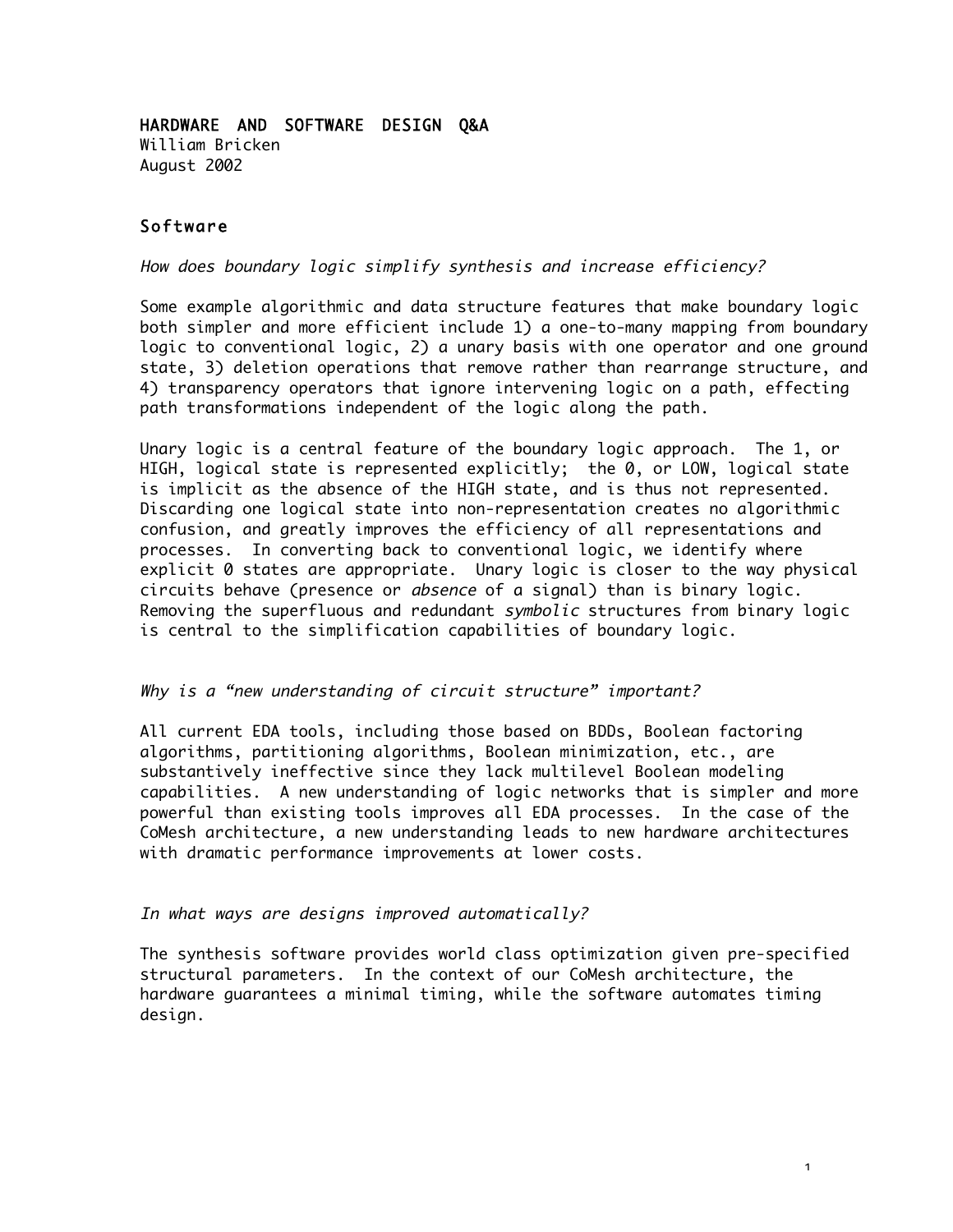What are the abstractions the tool provides and why are these useful to the user?

Abstraction capabilities include identification of recurrent functional elements at any grain size, partitioning necessarily sequential from parallel components of the circuit logic, vectorization of functions, control of branchy low level functions such as XORs and MUXes, structure sharing, and hierarchical partitioning. Interactively, a user can work at the function block level to identify mandatory resource requirements, time/space tradeoffs, hierarchical design components, available pipelining, available structure and resource sharing, vector parallelization, parametric functional decompositions, partially evaluated structures, and the like. These capabilities give the user an ability to closely control time/space trade-offs in the design; they also provide organizational hierarchy for management of the design.

Are the synthesis tools developed in-house?

All BTC software has been developed in-house, is completely unique, and no other companies or academic environments have or know of these algorithms.

What is the complete design flow? Compare to conventional FPGA/ASIC flow.

## Standard Design Flow for PLDs

|                    | HDL Design Input                            |                                                          |
|--------------------|---------------------------------------------|----------------------------------------------------------|
|                    |                                             |                                                          |
|                    | Simulation                                  | <-- HDL Simulation Tools                                 |
| Technology Library |                                             |                                                          |
|                    |                                             | & ----> HDL Compile/Synthesis <-- Static Timing Analysis |
| Design Constraints |                                             |                                                          |
|                    | Place&Route/Optimizer --- Fitting Iteration |                                                          |
|                    |                                             |                                                          |
|                    | FPGA/CPLD                                   |                                                          |

## Comesh Design Flow

 HDL Design Input | BTC Simulation <-- HDL Simulation Tools | | (optional, not BTC Optimize/Compile/Synthesis -- necessary) | BTC Place and Route | CoMesh chip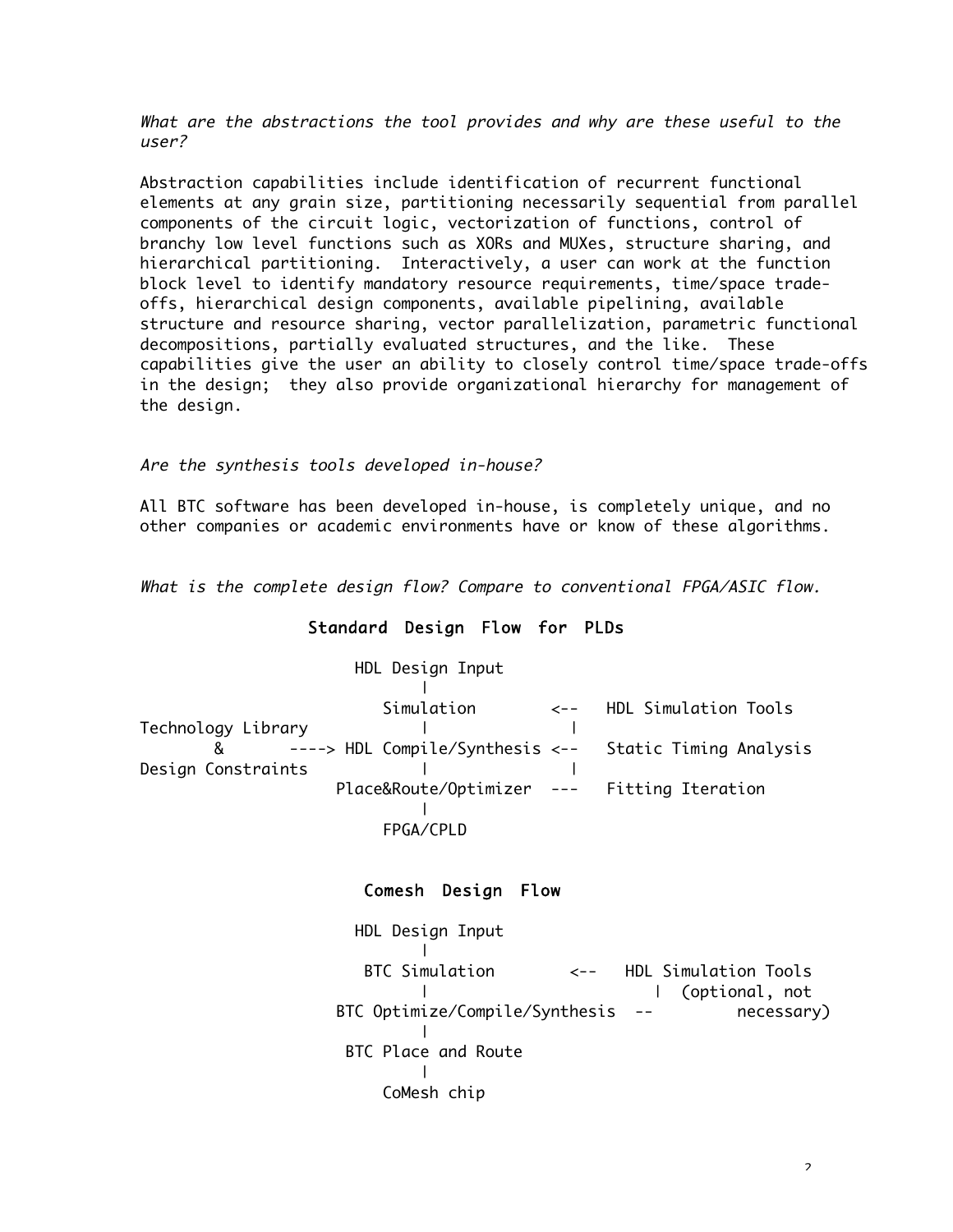# BTC Tool-chain Integration (ASICs and PLDs)

| Generic Design Steps                          | <b>BTC</b> Design Steps                                              |
|-----------------------------------------------|----------------------------------------------------------------------|
| Device Selection                              | select CoMesh                                                        |
| Design Specification                          | same                                                                 |
| Behavioral Description                        | same                                                                 |
| RTL Description (HDL) <-------                | untimed HDL, FSM or Boolean equations                                |
| Functional Verification --    <br>and Testing | BTC functional simulation                                            |
|                                               | single step                                                          |
| Logic Synthesis                               | H<br>BTC Synthesis and Optimization<br>H<br>H                        |
| Gate-level Netlist                            | available on demand<br>H                                             |
| Logical Verification -------<br>and Testing   | H<br>BTC Formal Verification<br>Н<br>Ħ                               |
| Technology Library Map                        | H<br>available on demand<br>П<br>Ħ                                   |
| Prelayout Timing                              | not required<br>Ħ<br>(or technology specific)<br>П                   |
| Floor Planning<br>$\leftarrow$ - - - -        | not required<br>П                                                    |
| Automatic Place & Route                       | (or technology specific)<br>П<br>H                                   |
| Physical Layout                               | CoMesh configuration<br>Н<br>(or technology specific)<br>H           |
| Delay Backannotation                          | available on demand<br>Ħ<br>H                                        |
| Timing Verification                           | CoMesh Timing Verification<br>П<br>(or technology specific)<br>H     |
| Layout Verification --------                  | CoMesh Verification<br>$\mathsf{I}$<br>(or technology specific)<br>П |
| Program Device                                |                                                                      |

Which low level design steps are removed?

Within the context of a golden circuit specification, a specified technology library and structural circuit performance parameters, the software generates a conforming circuit automatically.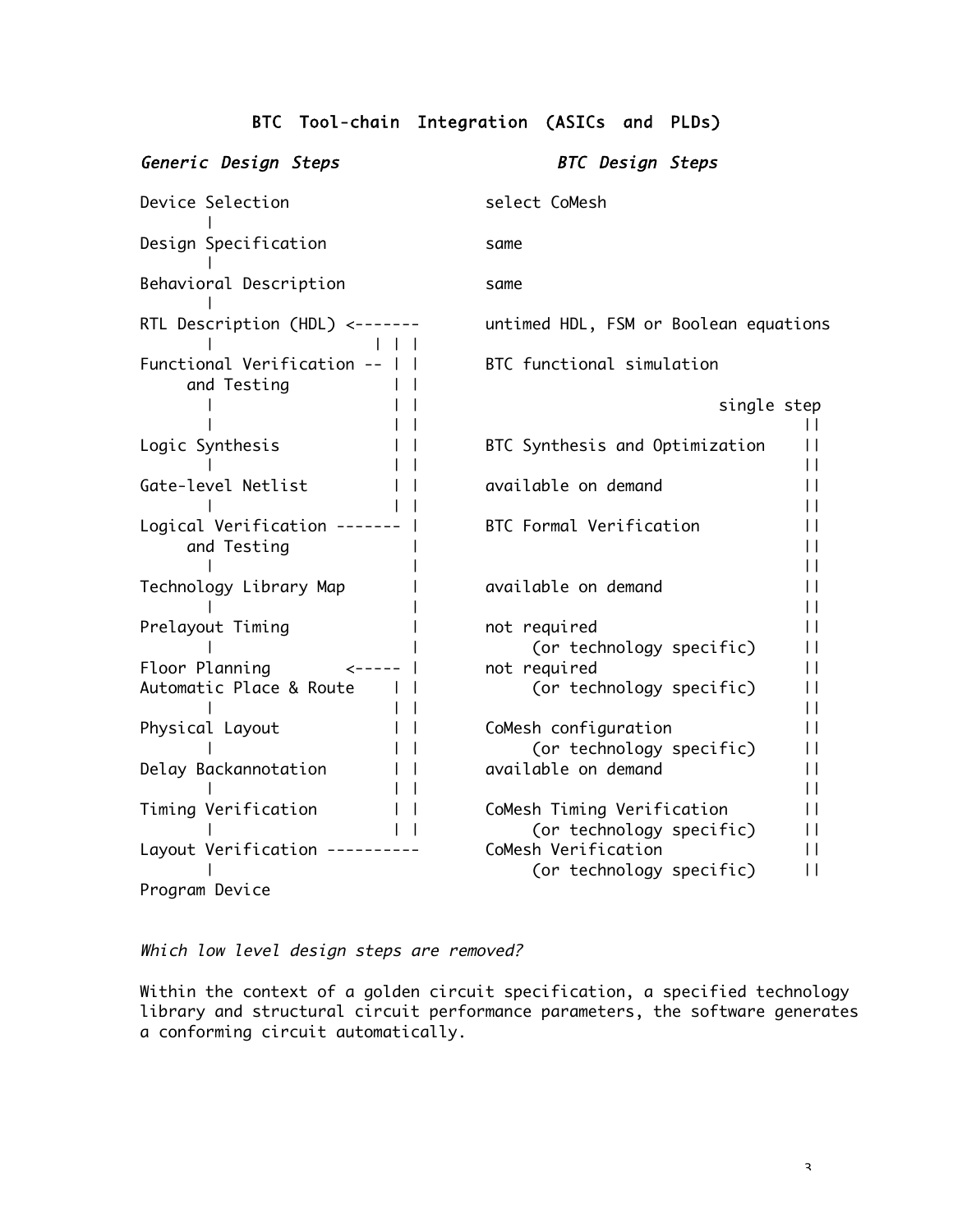How does the user guide the design and architectural choices the tool makes? How much control does he have?

The software is completely modular; we have not yet decided upon particular interface styles and options. At this time the user provides the desired functionality and sets parameters such as the technology library, fanin and fanout constraints, desired critical path length, testability, logic density, and level of processing effort. The software then generates a circuit that fits within the parameters, given such a circuit is possible.

At a finer grain, the software consists of around 200 independent functions that an experienced designer can mix and match. Each modular transformation achieves specific design trade-offs, so that a designer could specify a subcircuit of interest and apply transformations to that subcircuit that achieve known trade-offs, such as lowering fanout by increasing path length, lowering area by increasing routing, and lowering path length by increasing area. These trade-offs are available at any grain size.

Our architectural strategy is to automate design so well that user choice and control is moot for the majority of users. There are no necessary obstacles to giving the user control over every fine grain step taken by the software (or some reasonable mixture in between). The greatest difficulty in giving the user control is that the algorithms are completely unfamiliar, so that the user would have no cognitive model of what is going on or how automated design decisions are being made. Our experience is that the software can outperform all but the top few percent of designers in arriving at designs that meet specifications. We mitigate the unfamiliarity of the algorithms by providing the user with functional choices expressed as familiar design parameters, such as desired timing and area.

For the CoMesh architecture, fine-grained user control is not preferred. Rather, the user names the functional and performance requirements, and the software generates and routes a hardware solution. It should be understood that portions of this co-designed strategy are fully implemented, and portions are simulated. CoMesh hardware has not yet been fabricated.

#### What is the design entry language?

We currently have parsers for EDIF 2 0 0, BLIF, KISS, a very limited subset of Verilog, and we can easily enter logic equations, FSM specifications and other formal models. The BTC strategy is to be compatible with industry standard design entry languages, particularly HDLs. HDL parsers have not yet been written; no complications are expected since timed boundary logic maps directly onto timed conventional logic.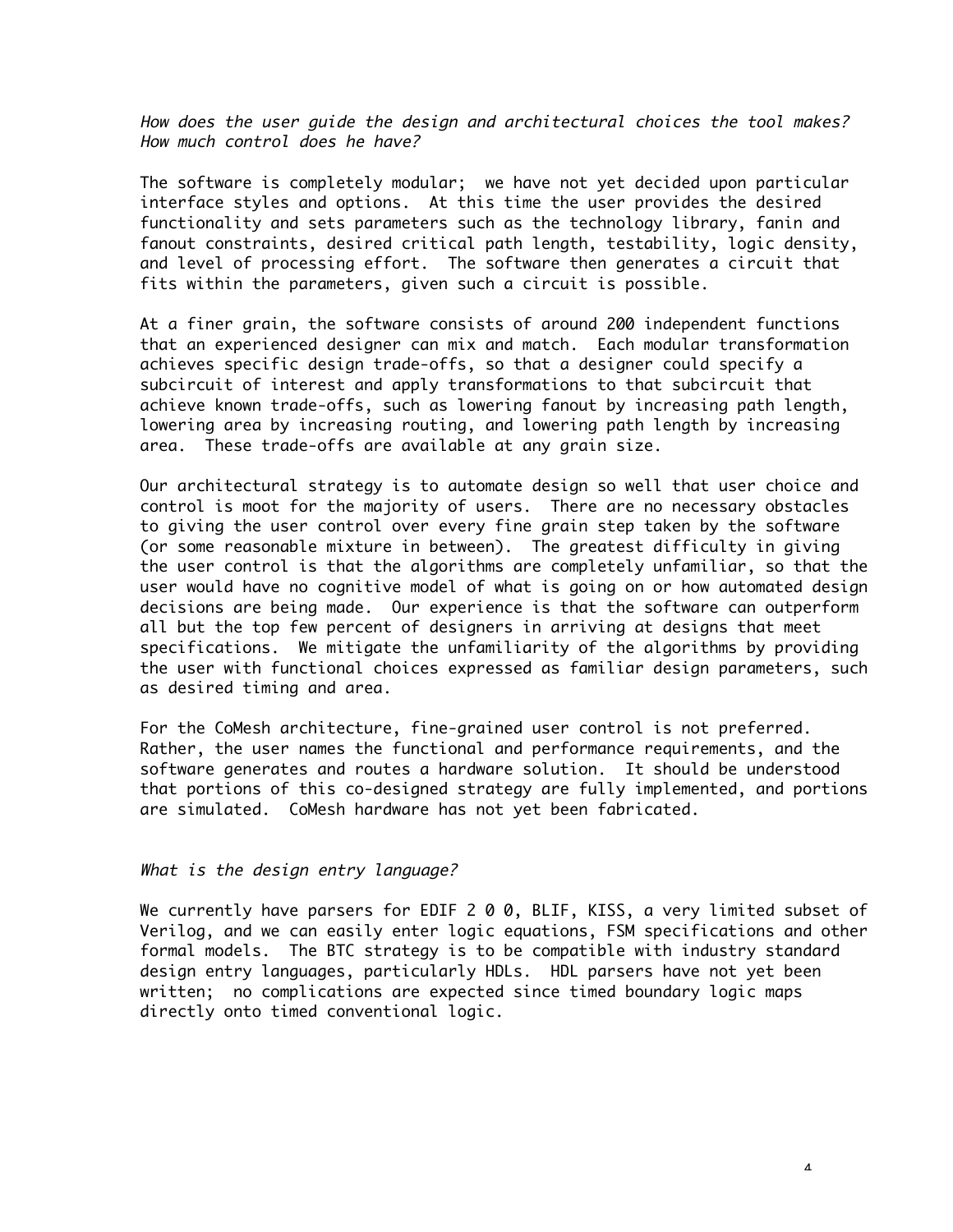## Is design entry behavioral or structural?

Design entry is primarily structural at this time, preferably an EDIF netlist. Behavioral parsers can easily be written, specifically for HDLs. We have created proof-of-concept parametric circuit generators for adders, multipliers, comparators and some other functions, and intend to create an extensive library of automated circuit generators for behavioral design entry.

## What is the simulation capability of the BTC tools?

Currently we have simulation capabilities for combinational and sequential test vectors with a limited variety of flip-flop types. We also provide partial simulation, in which some inputs can be locked-down to specific values. The software then generates the residual circuit given the specified inputs. Thus far, static timing simulation has been developed only for simple unit-delay models and for aspects of the CoMesh architecture. We envisage no complications extending our simulation capabilities given appropriate timing models.

## How does one co-simulate HDL and BTC designs?

We have no provision for co-simulation at this time, and anticipate no technical difficulties interfacing BTC tools with conventional CAD tools. BTC's tools do not address design specification. BTC's tools do optimize specified designs in the context of a specific target technology, using standard netlists and test vectors generated from HDL design specifications. In the context of the CoMesh architecture, timing simulation will be provided by the BTC software. In other contexts, BTC synthesis results can be output as a standard netlist at any time, for coordination with other EDA tools.

## How does one integrate HDL-based IP into BTC designs?

Many options exist, depending on security, boundary integrity, size, etc. The simplest approach is to provide a netlist of the IP to the BTC software and let the software place it within soft boundaries, with little to no differentiation from non-IP functionality.

## What is the timing closure process?

The BTC software/hardware architectural strategy is to make timing closure easy for the designer. In general, the process for the CoMesh chip is to submit the functional design, set the preferred delay parameter for the design, and evaluate the modeled performance of the generated circuit. Should some performance measures be unsatisfactory, those specific performance parameters would be reset and the design resubmitted for generation.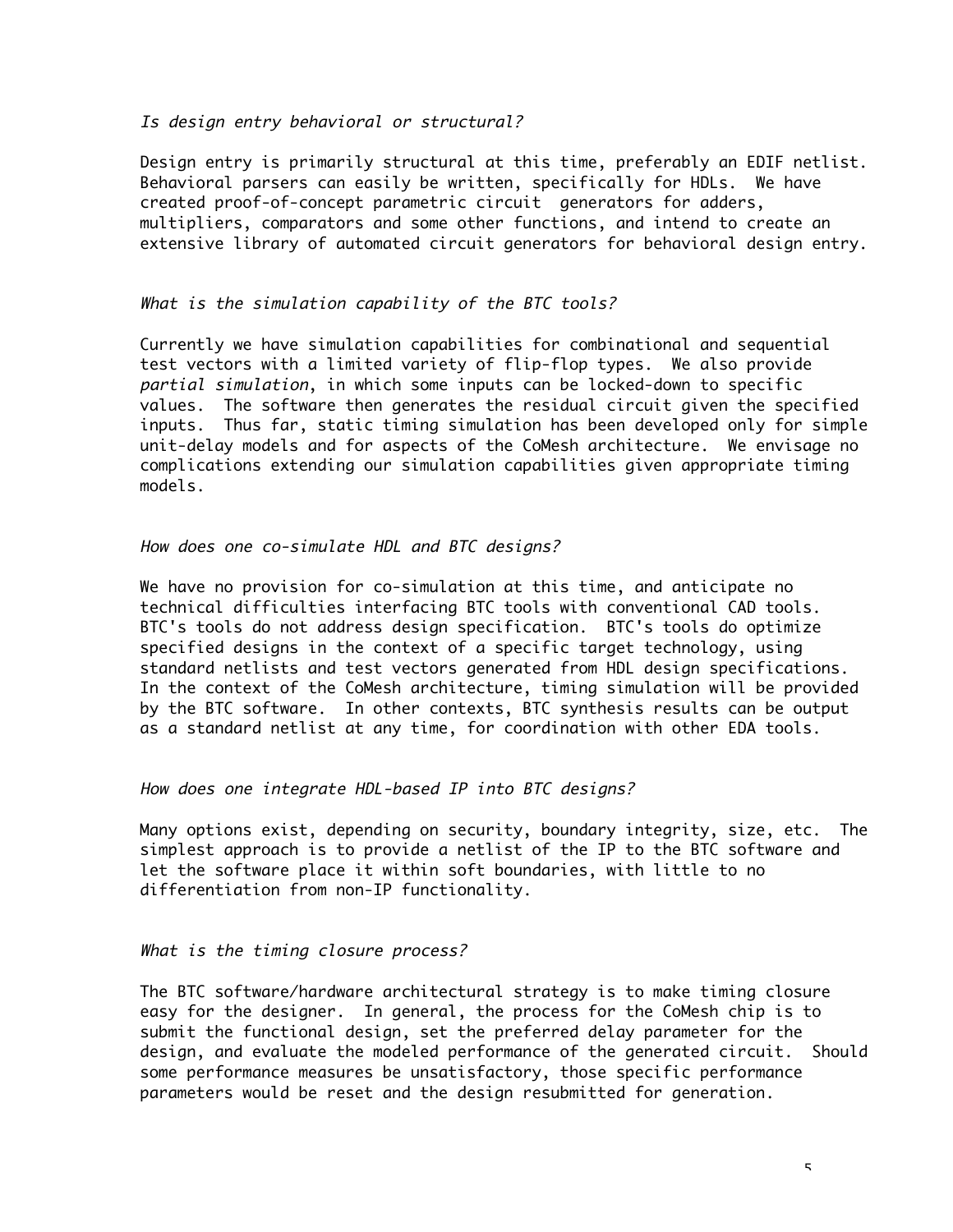Within a guaranteed lower performance limit (2.4 ns per block of five levels of logic, plus a maximum of 1.1 ns cross-chip busing delay for about 180K gates at 100% utilization), CoMesh timing closure is independent of logic and layout. Multiple block delays can be reduced by flattening the design, automatically trading area for time. We have not yet designed timing software for non-CoMesh architectures.

For designers not wishing to engage in timing specification or design, a functional non-timed specification can be submitted to the software, and the software will time, place and route the specification, reporting the number of block delays in the design, or when a development board is attached, reporting the timing performance of the physical circuit. The designer can then elect to lower the number of block delays by using more blocks, should they be available.

#### How does the software support multiple clocks?

As our target technologies become more defined, we intend to create the appropriate tools and extensions support multiple clocks as desired. and see no difficulties in doing so. We envisage supporting at least four clock domains for the CoMesh hardware.

#### What does "software/hardware co-design strategy" mean?

Commonly, the performance of synthesis and layout software is degraded by fixed and limited hardware resources. Co-designing hardware that optimizes the performance of synthesis and layout software, while co-designing software algorithms that take into account specialized hardware resources, removes or minimizes traditional problems in reconfigurable architectures such as routing congestion and wasted logic capabilities.

#### How scalable is the synthesis tool to larger devices?

Since all algorithms are both simpler than existing algorithms, and polynomial in complexity, scalability is not a problem. Our current implementation will require a rewrite to reach maximal efficiency for very large devices, since much of the slower cross-verification code can be eliminated.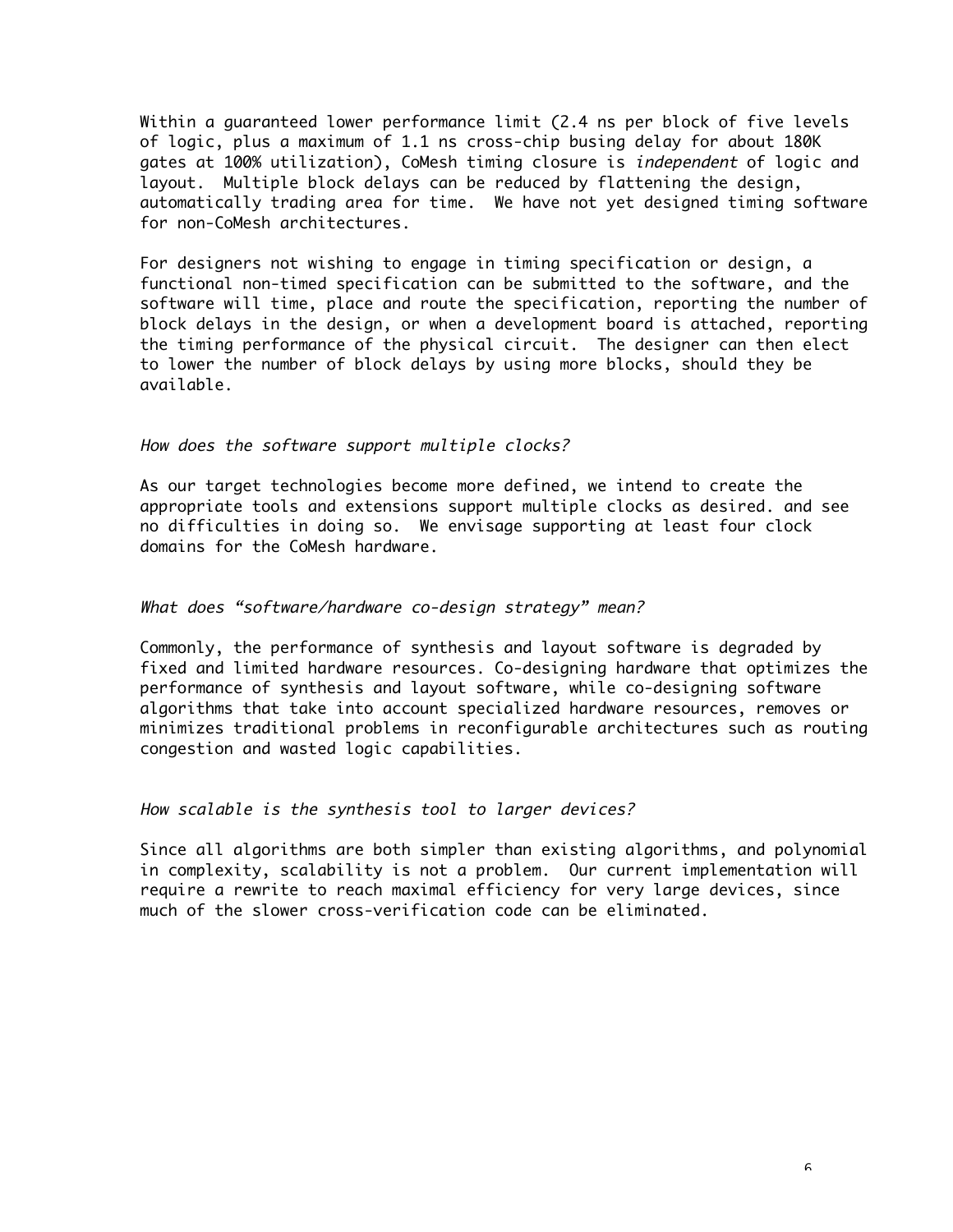## Hardware

Define what you mean by deterministic timing. What are the limitations and exceptions?

Any block of 300 user gates of standard combinational or sequential logic with five or fewer levels of logic, and with up to 16 inputs and 32 outputs, can be processed in 2.4 ns or less, including clocking of registers. Cross-chip communication between blocks takes less than 1.1 ns for a 180K gate chip, worst case. We anticipate no exceptions to this performance. Thus, deterministic timing is a guarantee that block to block processing, including block registers, will incur a delay of 3.5 ns, worst case. We do not yet have timing models for i/o pads.

Explain contents of the cell.

We have a number cell designs that are variations on a basic theme. Our current SPICE model is based upon the following cell structure: SRAM-based selectable polarity for inputs, a small reconfigurable logic network that expresses all three-input functions using one or two cells, steerable output to cell neighbors and across multiple cell layers, and register feed-in to any cell. Cells are composed of standard transistor logic elements.

Is the cell 3-4 gate metric the number of gates in the cell or the expected number of routed gates?

The 3-4 gates per cell metric refers to the expected number of routed gates. A cell requires about 300 square microns of silicon area in a .18 micron geometry. A block of 80 cells is the primary logic element, handling around 300 gates at 100% utilization. Average utilization is expected to be over 70%. Blocks can mix different logic and FSM functions.

Explain how gate density numbers were arrived at in the comparisons. Does it include I/O and pad ring for instance?

All BTC gates are available user logic gates at 100% utilization. BTC uses no "system gate" metrics. Competitors' gates are logic gates as claimed in specification sheets, with exceedingly high expected logic densities. For example, we are quite skeptical of Xilinx's claimed 100% utilization expectation of 12 logic gates per 4LUT. Experienced FPGA designers expect fewer than 6 gates per 4LUT for hand-crafted designs, based on 100% utilization of multiple LUTs.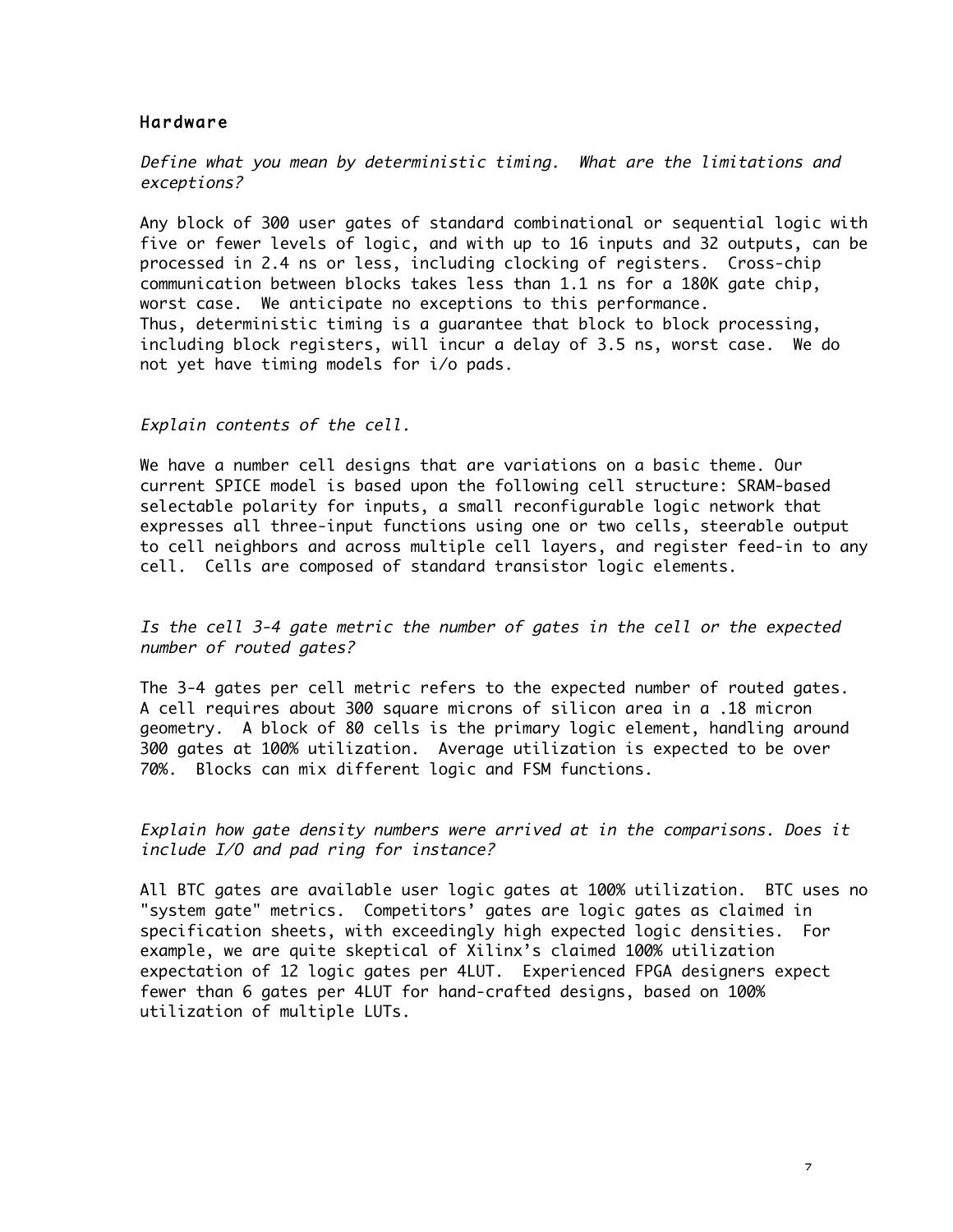How does CoMesh support reconfigurable processing? Is there special H/W support for reconfigurable processing? How does software support reconfigurable processing?

CoMesh blocks are reconfigurable to any standard combinational or sequential functionality. The software automatically generates configuration files. Currently JTAG standards are assumed for reconfiguration. The SRAMs that support reconfiguration are both readable and writable. Within-block routing is supported by SRAM switches at statistically optimized locations. Global routing is supported by conventional switching matrices. Reconfiguration can be achieved in less than a microsecond, independently in any block, and on-the-fly during dynamic processing, should we elect to include circuitry to provide for this capability. Our chip density calculations do not include specialized circuitry for non-standard reconfiguration options.

The block architecture has a flexible design, blocks can be fabricated in wider and in deeper configurations. Wider and deeper blocks are slower; thinner and shallower blocks are faster. We expect that mixing different structural block types on the same chip will accommodate a wider diversity of user logic more efficiently.

#### Define what you mean by "scalable". What are the limitations and exceptions?

Performance of the software scales polynomially with circuit size. At all scales, we anticipate at least 70% logic utilization using automated software partitioning, placement, and routing. The software can partition large designs with exceptional efficiency, anticipating and configuring bus utilization to avoid routing congestion. Due to the very large logic block size, and the hierarchical routing scheme, we expect software place and route capabilities to maintain 70% utilization without incurring timing degradation due to routing inefficiencies.

According to our SPICE models, all hardware blocks are expected to process 300 logic gates (100% utilization, .18 geometry) in 2.2 ns, plus .2 ns for register output. Communication between blocks in a block-neighborhood is expected to be a maximum of about .4 ns. Thus, each block-neighborhood can evaluate approximately 5000 gates of logic (100% utilization) in 2.8 ns when all blocks are processing in parallel. This performance is consistent for all block-neighborhoods on a chip.

Our design permits up to 20 block-neighborhoods (100K gates at 100% utilization) to communicate over the hierarchical local bus within a delay of .7 ns. Thus the design scales to 100K gates with a block-to-block processing time of 3.1 ns.

Using the global bus, our design permits up to 36 block-neighborhoods (180K gates at 100% utilization) to communicate within a delay of 1.1 ns. Thus the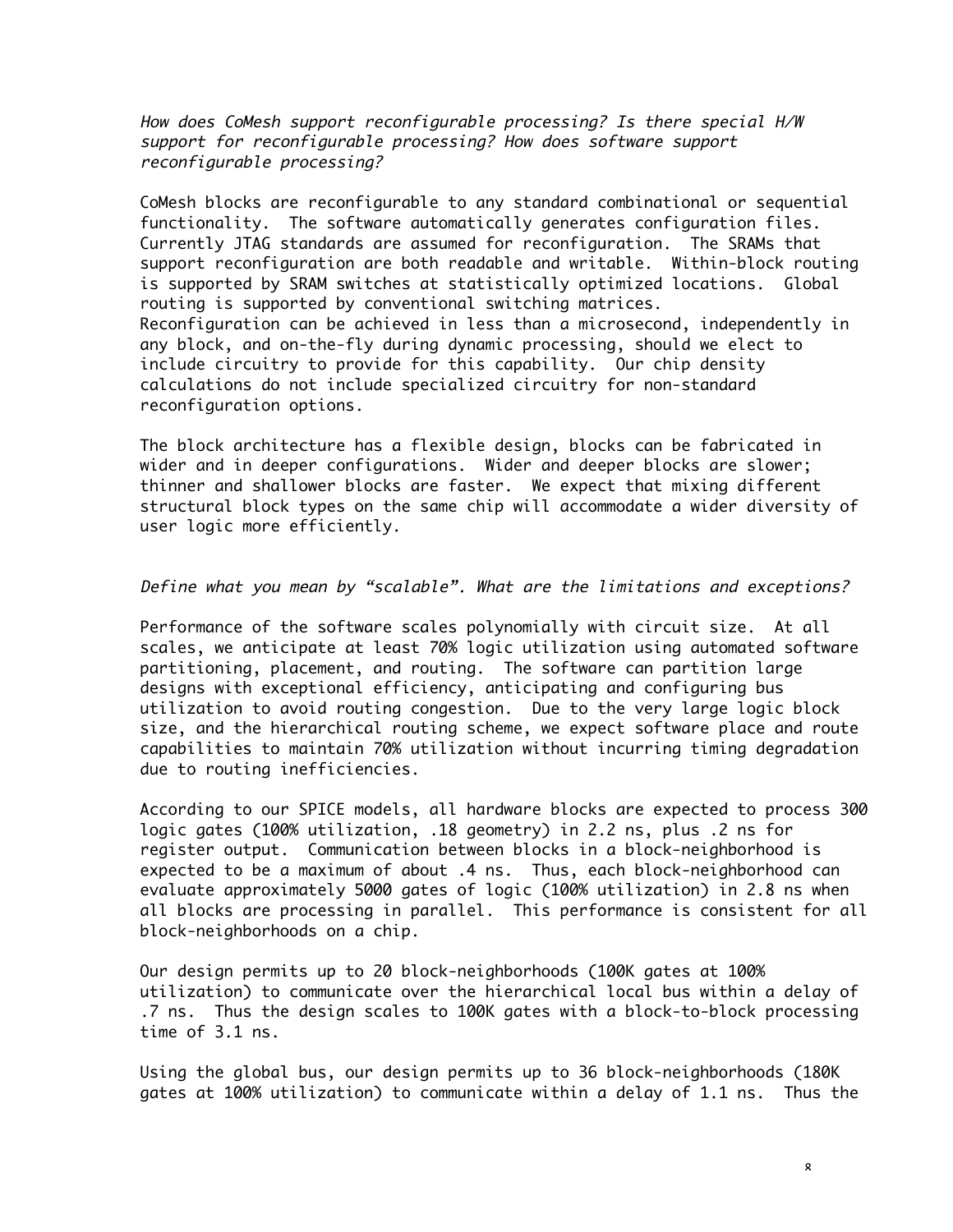design scales to 180K gates with a block-to-block processing time of 3.5 ns. For larger gate counts, the block-to-block communication delay over the global bus degrades gracefully, with a cross-chip block-to-block processing delay of approximately 4.5 ns for 500K gates (100% utilization, .18 geometry).

The architecture is designed to scale down to below .1 microns while incorporating the proportional improvements of smaller geometries. We expect to handle all conventional functionalities with the automated partitioning software without encountering routing congestion. We emphasize that the large logic blocks will rarely require more than local routing to accommodate very large designs.

What does multilevel logic mean? Does it mean each logic cell holds multiple values or that there is hierarchical routing?

Multilevel logic refers to logic resources in series. ASICs use multilevel logic to combat the exponential explosion of routing required by two-level logic.

No, not multivalued logic or hierarchical routing. There is hierarchical routing in the BTC design, but not at the block level. One five-level CoMesh block is analogous to five 4LUTs in a logic path. The block width is analogous to about five 4LUTs, so a CoMesh block is functionally analogous to a square array of about 25 4LUTs, although architecturally there is nothing in common between CoMesh blocks and 4LUTs.

One 4LUT can reasonably be expected to accommodate about 6 logic gates, thus a square array of 25 4LUTs might accommodate around 150 logic gates at 100% utilization. Assuming the utilization ratios of CoMesh blocks and 4LUT arrays are equivalent, the CoMesh logic capacity of 300 gates/block doubles the logic density of 4LUT architectures. Since CoMesh cells are more fine grain that 4LUTs, and since CoMesh blocks can easily mix logic functionalities, the utilization of CoMesh blocks is expected to be significantly higher than an analogous 4LUT array.

## How does the routing interact between cell, block, and block neighborhoods?

Cell routing is dedicated to the block a cell is in. Block routing is optimized for fast communication within the block-neighborhood a block is in. Block to block routing speeds are hierarchically enhanced for close blockneighborhoods, within about 3 mm. The worst case 1.1 ns block-to-block global routing delay is cross-chip, using the global routing facilities. The software configures all routing interaction at the functional level. The cell routing architecture within blocks is statistically optimized to the software partitioning capabilities and to the expected average types of functional usage. The block routing architecture within block-neighborhoods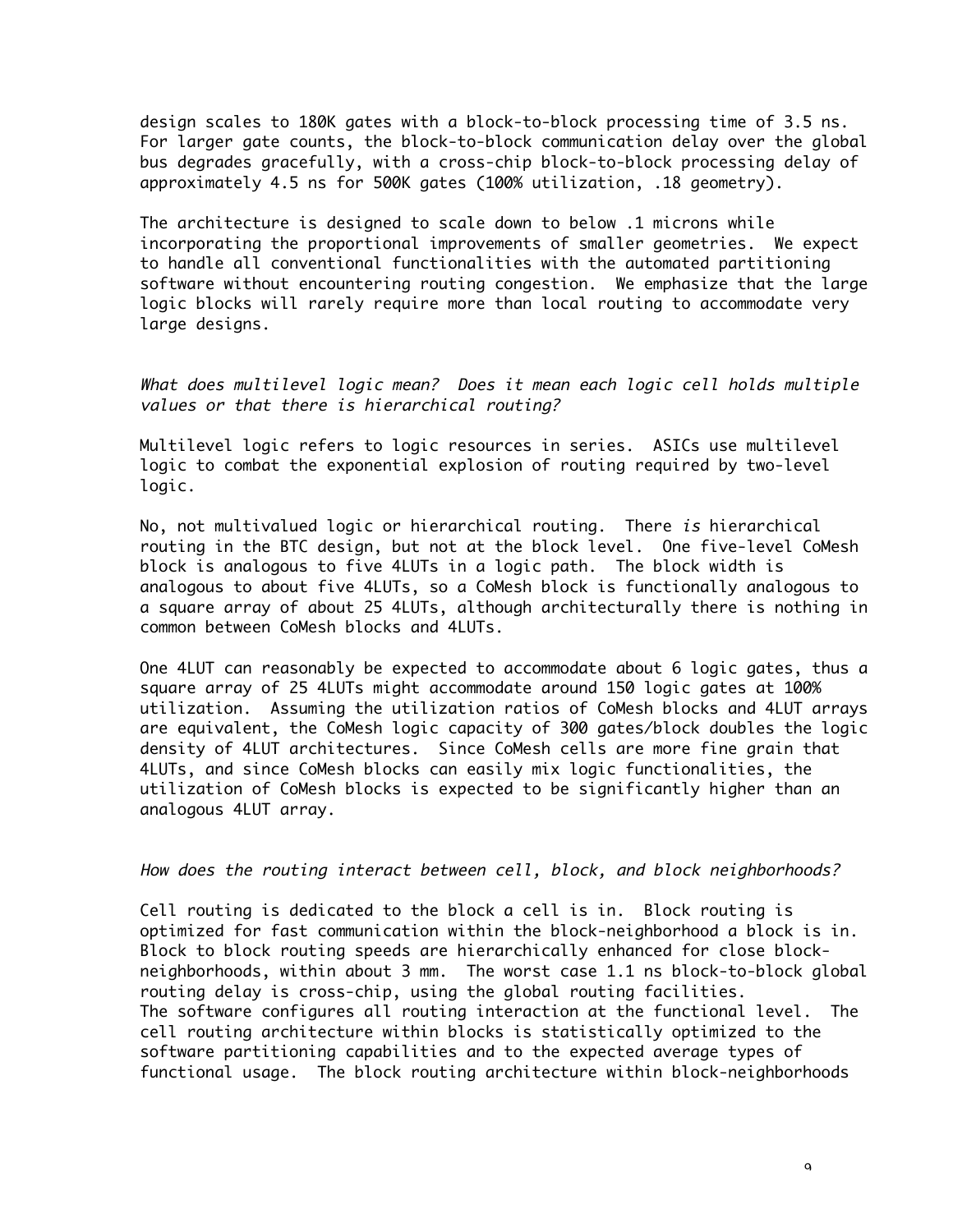is similarly optimized to the software partitioning capabilities. The blockneighborhood routing is designed for efficient use of the global bus.

Does the routing delay increase in a step function when moving from block to block and neighborhood to neighborhood?

Blocks within neighborhoods have dedicated local routing; at this time we intend to provide up to 16 inputs per block, and up to 32 outputs. We can provide up to 64 input wires into block-neighborhoods, and up to 128 output wires, more if statistically justified. These dedicated local routing resources do not incur the switch box delays of conventional reconfigurable architectures. Instead, the design statistically distributes SRAM routing switches between blocks in order to optimize the software placement and routing capabilities.

Neighborhood to neighborhood routing will be supported by both local and global hierarchical busses. Due to the size of the neighborhoods and the partitioning capabilities of the software, we anticipate bussing groups of vectorized signals into and out of larger functional blocks with high efficiency, and with few switching matrix delays.

Abundant routing implies larger die size. Is this true? What are the tradeoffs?

Routing congestion can be avoided by exceptionally efficient partitioning, placement and routing algorithms processing exceptionally condensed multilevel logic data structures for exceptionally efficient hierarchical routing resources. We believe our co-design strategy can assure abundant routing while using less silicon area for routing than conventional reconfigurable hardware. The most sensitive trade-offs are defined by the statistical analysis of average user configurations in order to maximize the potential hardware design efficiency across a broad possible customer base.

The 300MHz performance number is related to what chip density? How would such performance degrade with density?

300 MHz refers to the minimum time a signal takes to enter a CoMesh block, traverse five levels of logic, settle into a register, and then transfer to any other block on the CoMesh chip consisting of up to approximately 36 blockneighborhoods (about 180K gates at 100% utilization), based on a .18 micron process geometry. Performance degradation is described about under scalability.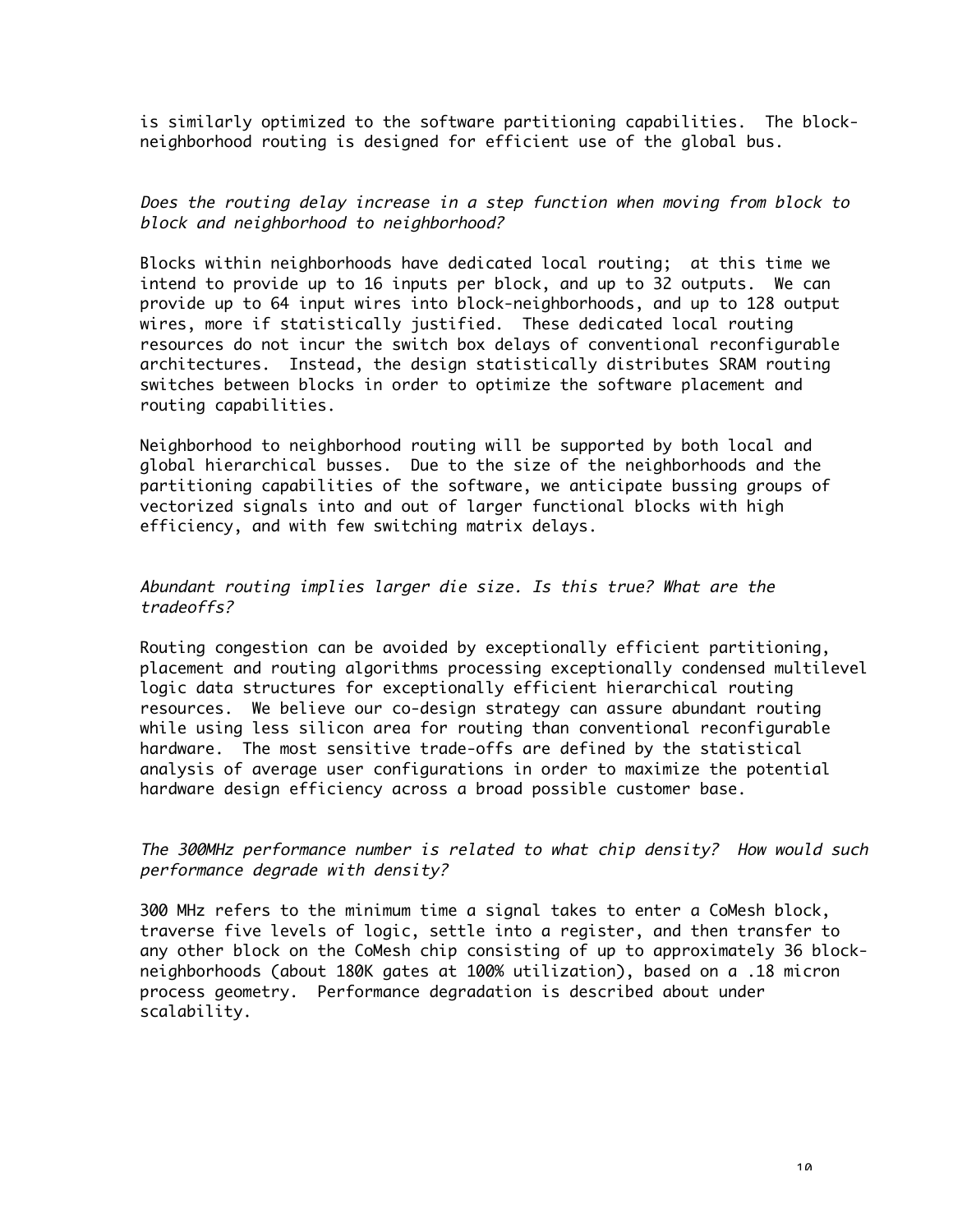Why is the CoMesh architecture excellent for embedded reconfigurable processing? Which part of the architecture makes it more suitable for embedded applications?

The primary advantages of the CoMesh architecture are in the block and blockneighborhood designs, as co-designed with the software capabilities. These fully reconfigurable logic cores can be embedded on chips with other silicon features without effecting their performance. The block design can be highly customizable for prespecified applications. For example, speed can be increased by using fewer logic levels or narrower blocks, and density can be increased by using deeper but slower blocks. As well, the block architecture has been designed to accommodate embedded shift registers, FIFOs, arithmetic functions, counters, and the like without negative impact on the performance of the reconfigurable block.

# Technology

Please explain how boundary logic works and how the technology helps achieve better logic and die area optimization?

This question is probably best answered in person. Boundary logic can be thought of as a mathematical system that is "underneath" Boolean logic. It has a simple mapping to conventional logic, but also has simple and powerful transformations that are not available to conventional logic. Boundary logic is an algebraic system with one operator and one ground value. The operator is variary, taking any number of arguments, and spatially disjoint in that associativity and commutativity are not relevant concepts. Boundary logic is a rigorous formal system, so it "works" from an axiomatic basis. A formal system that is structurally more powerful and more compact than logic yet can be interpreted as logic confers optimization benefits upon all areas of logic, including the minimization of logical expressions and their embodiment in hardware.

In particular, the boundary logic formalism combines logic functionality and wiring into a single concept. This makes partitioning for logic and routing resources particularly easy. Since the formalism is algebraic, simple matchand-substitute algorithms are all that are needed for circuit transformation. Match-and-substitute algorithms are well understood, and all are of polynomial complexity, so that the implementation is both efficient and scalable. Because there is only one operator, parsing and keeping track of different types of gates is not necessary. Having no grouping or ordering concepts makes moving wires and changing fan-in and fan-out relations particularly easy. Since every step is formal, the functionality of the circuit is never changed by transformations, and equivalence checking is not needed. Since every formal step is characterized by a specific structural trade-off, each transformation achieves a specific known design objective. Since the formalism is compact, there are only five transformations in total, each one sharply delineating the effect of moving around the design space of circuits